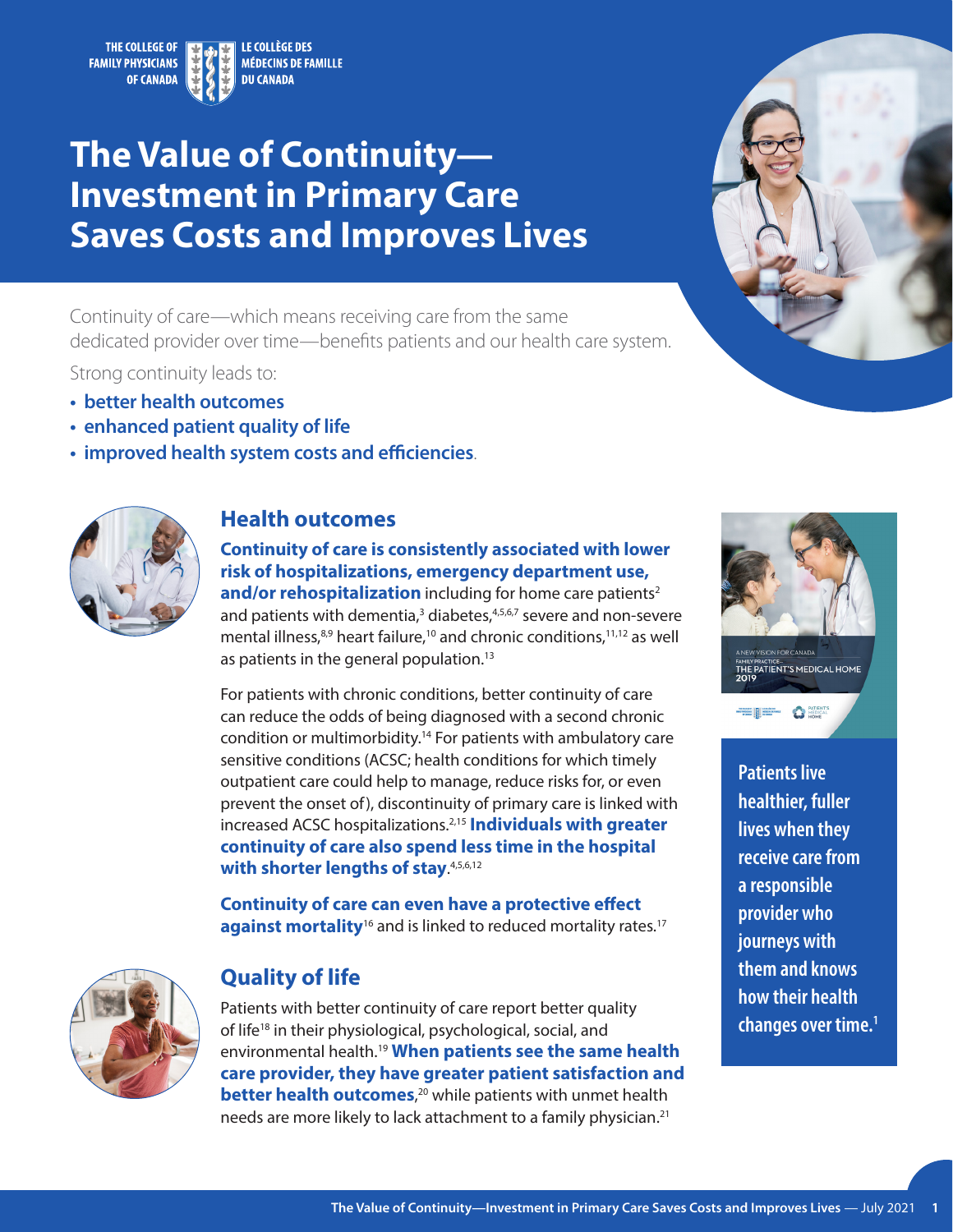

### **Health care system cost**

Investing in continuity of care can result in improved health system cost and efficiencies. **The higher primary care costs stemming from strengthening continuity of care are more than offset by a lower total cost on the health care system**. This includes lower surgery costs, costs per medical visit, and less use of emergency departments, intensive care units, acute patient care, and long-stay long-term care homes.<sup>[22,23,24,25](#page-2-0)</sup>

Patients who regularly receive primary care are less likely to be frequently hospitalized,<sup>26,27</sup> and hospitalization costs outstrip visits to primary care several times over. For example, **in Canada the average visit to a primary care physician in a fee-for-service model costs \$51.01 while the average hospitalization cost is \$6,349**. 28

## Continuity of care has a host of benefits—**it is time to act to strengthen the primary care system to enhance continuity for all in Canada**.

The Patient's Medical Home is a vision for the future of family practice, where collaborative care teams provide high-quality, patient-centred, and continuous care. Key aspects of this model include timely access, health care system integration, and connected care.



# **How can we improve continuity?**



### Access

#### Almost five million patients in Canada still lack access to a regular primary care provider.

- Invest in strengthening and expanding primary care in Canada to ensure everyone has access to a family doctor.
	- o In Nova Scotia, the province is targeting funding to improve access to primary care:<sup>29</sup> \$7.3 million is being invested in a blended funding model to allow family physicians take on more patients, while \$2.7 million is allocated to physicians providing in-patient care in larger community hospitals to support care at all hours of day



#### Integration with other care settings

Team-based care allows for reduced wait times to access care and enhanced care coordination.<sup>30</sup>

- Support further development of interprofessional teams to facilitate integrated care across a variety of settings including community practices, hospitals, and long-term care homes
	- o The Northwest Territories' Health and Social Services Authority has proposed 'Virtual Integrated Care Teams,' where co-located interdisciplinary teams offer continuous care through a mixture of in-person family physician community visits and virtual/remote support from other health care professionals within each team<sup>31</sup>



## Connected care

Interoperable electronic records, e-scheduling, and other digital infrastructure promote continuity of patient information for care

Make information and communication technology supports widely available and accessible to health care teams across settings

providers and efficiency of care.

o In Prince Edward Island the government has invested \$8.4 million in an electronic medical record project that will establish a common platform for community-based health care providers<sup>32</sup>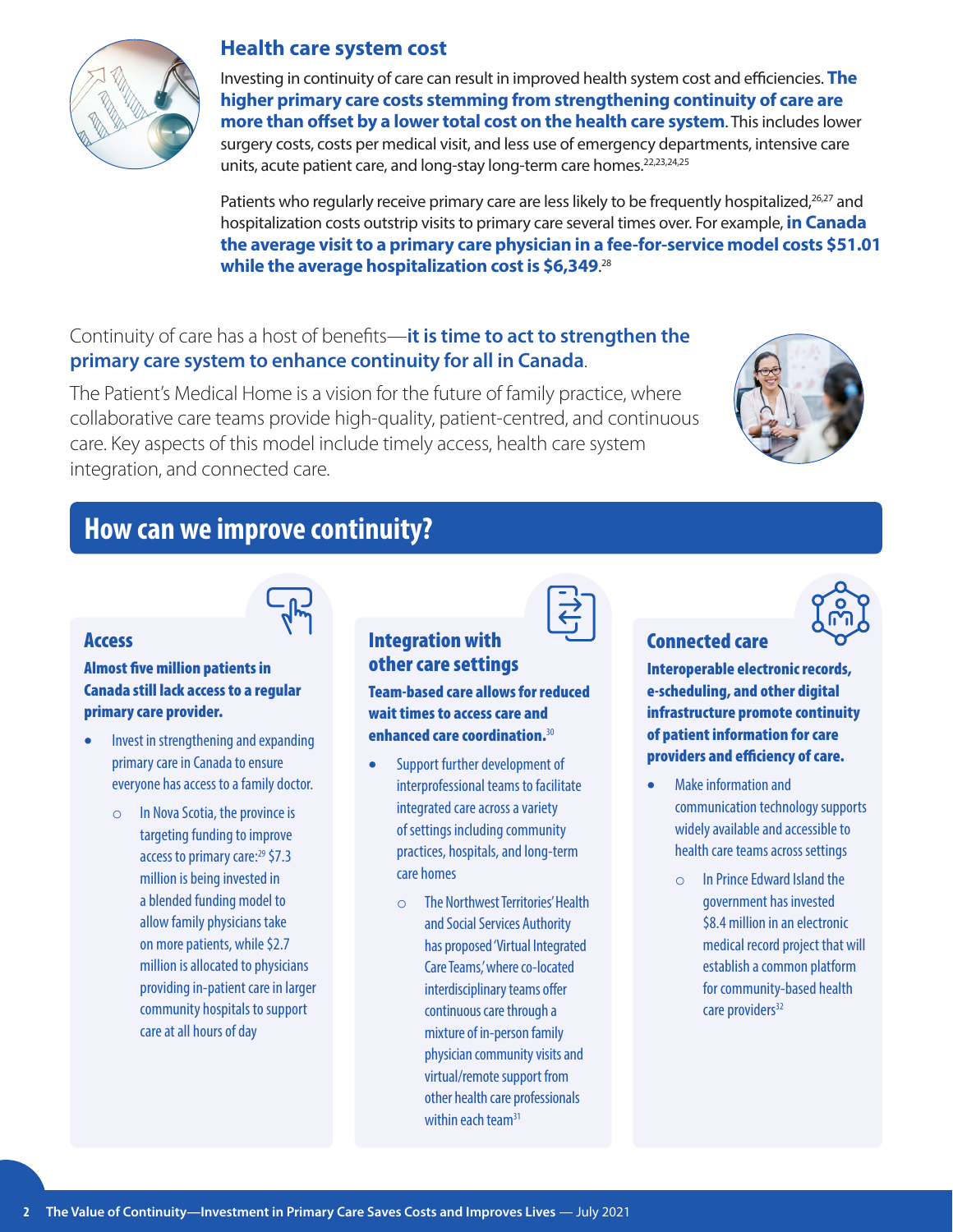## <span id="page-2-0"></span>**Endnotes**

[1](#page-0-0) College of Family Physicians of Canada. *A new vision for Canada: Family Practice—The Patient's Medical Home 201*9. Mississauga, ON: College of Family Physicians of Canada; 2019.

[2](#page-0-0) Jones A, Bronskill SE, Seow H, Junek M, Feeny D, Costa A. Associations between continuity of primary and specialty physician care and use of hospital-based care among community-dwelling older adults with complex care needs. *PLos ONE*. 2020;15(6):e0234205.

<sup>[3](#page-0-0)</sup> Godard-Sebillotte C, Strumpf E, Sourial N, Rochette L, Pelletier E, Vedel I. Primary care continuity and potentially avoidable hospitalization in persons with dementia. *J Am Geriatr Soc.* 2021;69(5):1208-1220.

[4](#page-0-0) Ha N, Harris M, Preen D, Moorin R. Evaluating continuity of care incorporating a time protective effect of general practitioner care on diabetes related potentially preventable hospitalisations: An application of threshold effects model. Paper presented at: 4th International Conference Administrative Data Research; December 9-11, 2019. Accessed June 8, 2021. **<https://ijpds.org/article/view/1177>**.

<sup>[5](#page-0-0)</sup> Ha NT, Harris M, Preen D, Moorin R. Time protective effect of contact with a general practitioner and its association with diabetes-related hospitalisations: a cohort study using the 45 and Up Study data in Australia. *BMJ Open*. 2020;10(4):e032790.

6 Wickam ME, Hohl CM. Relationship between GP visits and time spent in-hospital among insulin-dependent Canadians with type 2 diabetes. *Can Fam Phys.* 2020;66(2):e69-e77.

[7](#page-0-0) Chen C-C, Cheng S-H. Care continuity and care coordination: A preliminary examination of their effects on hospitalization. *Med Care Res Rev.* 2020;Feb11:1077558720903882.

[8](#page-0-0) Toulany A, Stukel TA, Kurdyak P, Fu L, Guttmann A. Association of Primary Care Continuity With Outcomes Following Transition to Adult Care for Adolescents With Severe Mental Illness. *JAMA Netw Open.* 2019;2(8)e198415.

[9](#page-0-0) Adnanas M, Kalseth J, Ose SO, Ruud T, Rugkasa J, Puntis S. Quality of life and service satisfaction in outpatients with severe or non-severe mental illness diagnoses. *Qual Life Res.* 2019;28(3):713-724.

[10](#page-0-0) Senot C. Continuity of care and risk of readmission: An investigation into the healthcare journey of heart failure patients. *Productions and Operations Management.* 2019;28(8):2008-2030.

[11](#page-0-0) Petrosyan Y, Kuluski K, Barnsley J, Liu B, Wodchis WP. Evaluating quality of overall care among older adults with diabetes with comorbidities in Ontario, Canada: a retrospective cohort study. *BMJ Open*. 2020;10(2):e033291.

<sup>[12](#page-0-0)</sup> Vik S, Weaver C, Cunningham C, Walker R, Lewanczuk R, Bahler B, et al. Informing Primary Care Changes in Alberta: Continuity and Potential Impacts on Acute Care. *Healthc Q.* 2019;22(2):32-38.

<sup>[13](#page-0-0)</sup> Wensing M, Szecsenyi J, Laux G. Continuity in general practice and hospitalization patterns: an observational study. *BMC Fam Pract.* 2021;22(1):21.

<sup>[14](#page-0-0)</sup> Chau E, Rosella LC, Mondor L, Wodchis WP. Association between continuity of care and subsequent diagnosis of multimorbidity in Ontario, Canada from 2001-2015: A retrospective cohort study. *PLOS ONE.* 2021;16(3):e0245193.

<sup>15</sup> Skarshaug LJ, Kaspersen SL, Bjongaard JH, Pape K. How does general practitioner discontinuity affect healthcare utilisation? An observational cohort study of 2.4 million Norwegians 2007-2017. *BMJ Open.* 2021;11(2):e042391.

<sup>[16](#page-0-0)</sup> Baker R, Freeman GK, Haggerty JL, Bankart MJ, Nockels KH. Primary medical care continuity and patient mortality: a systematic review. *Br J Gen Pract.* 2020;70(698):e600-e611.

[17](#page-0-0) Pereira Gray DJ, Sidaway-Lee K, White E, Thorne A, Evans PH. Continuity of care with doctors—a matter of life and death? A systematic review of continuity of care and mortality. *BMJ Open.* 2018;8(6):e021161.

<sup>[18](#page-0-0)</sup> Pai HC, Hu Y-F, Chao S-Y, Chen H-S. Study on the correlation between continuity of care and quality of life for patients with coronary heart disease. *Int J Environ Res Public Health.* 2020;17(23):9125.

<sup>[19](#page-0-0)</sup> Hsieh P-L, Yang F-C, Hu Y-F, Chiu Y-W, Chao S-Y, Pai H-S, et al. Continuity of Care and the Quality of Life among Patients with Type 2 Diabetes Mellitus: A Cross-Sectional Study in Taiwan. *Healthcare (Basel).* 2020;8(4):486.

<sup>[20](#page-0-0)</sup> Kamimura A, Higham R, Rathi N, Panahi S, Lee E, Ashby J. Patient–Provider Relationships Among Vulnerable Patients: The Association With Health Literacy, Continuity of Care, and Self-Rated Health. *J Patient Exp.* 2020;7(6):1450-1457.

<sup>[21](#page-0-0)</sup> Awe OA, Okpalauwaekwe U, Lawal AK, Ilesanmi MM, Feng C, Farag M. Association between patient attachment to a regular doctor and self-perceived unmet health care needs in Canada: A population-based analysis of the 2013 to 2014 Canadian community health surveys. *Int J Health Plann Manage.* 2019;34(1):309-323.

<sup>22</sup> Lei L, Intrator O, Conwell Y, Fortinsky RH, Cai S. Continuity of care and health care cost among community-dwelling older adult veterans living with dementia. *Health Serv Res.* 2021;56(3):378-388.

<sup>23</sup> Bazemore A, Petterson S, Peterson LE, Bruno R, Chung Y, Phillips RL. Higher primary care physician continuity is associated with lower costs and hospitalizations. *Ann Fam Med.* 2018;16(6):492-497.

<sup>24</sup> Chen AY, Chen B, Kuo C-C. Better continuity of care improves the quality of end of life care among elderly patients with end stage renal disease. *Sci Rep.* 2020;10(1):19716.